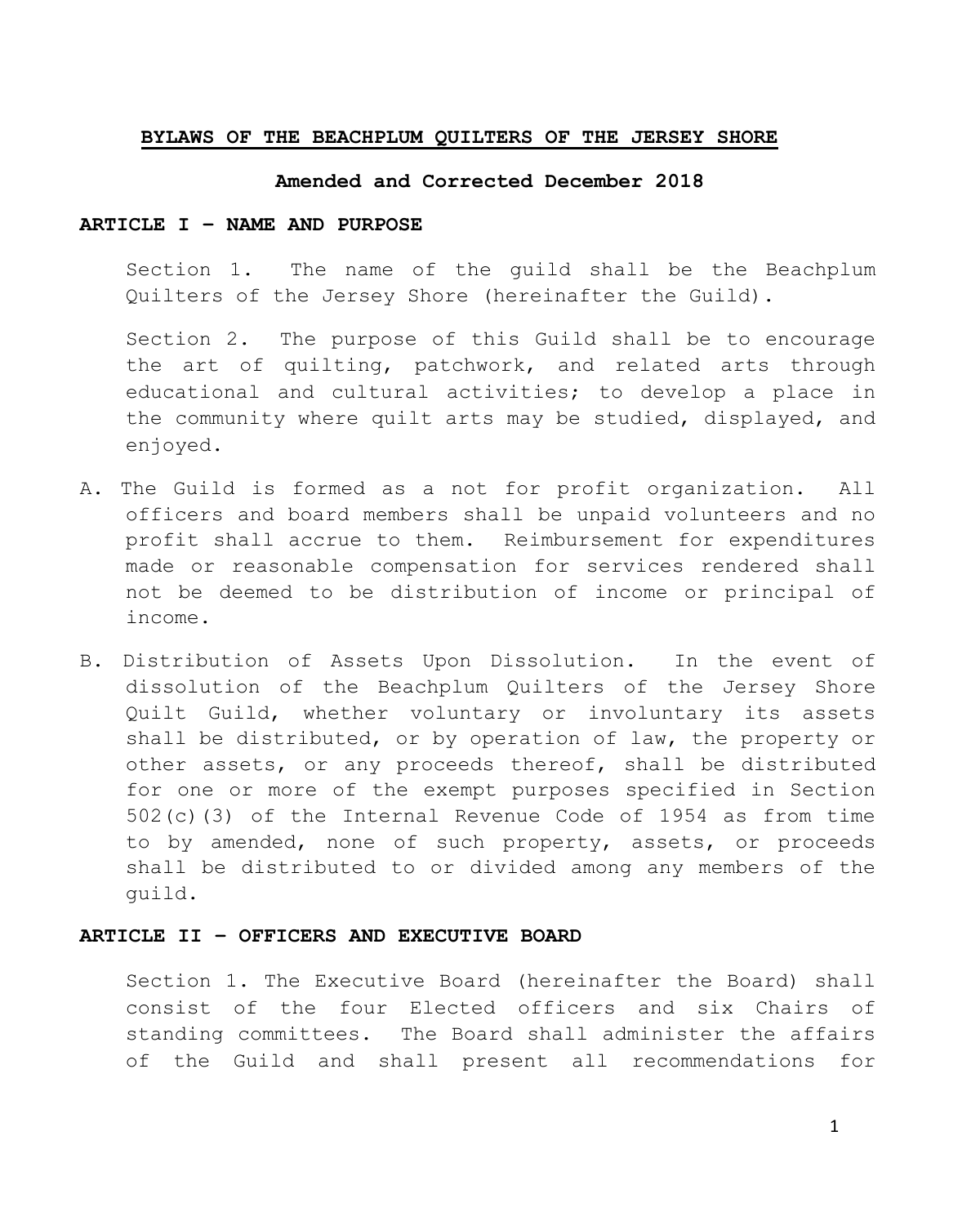approval by the membership. Board members are encouraged to attend all Board Meetings but shall attend no less than two thirds (2/3) of the scheduled meetings.

- A. The Elected Officers shall consist of the President, Vice President, Treasurer, Corresponding Secretary/Recording Secretary. The Elected Officers shall be elected at the May meeting and installed at the June meeting. Each elected officer shall serve for a term of two years. After the term of two years, the elected officer may serve another term providing that no other Guild member offers to stand for the position. No officer may serve more than two consecutive terms except as voted by the membership. Unexpired terms, except President, shall be filled by appointment by the President with approval by the Board.
- B. The chairs of the standing committees shall be members of the Board and shall have the right to vote and serve terms of two years. Unexpired terms shall be filled through appointment by the President and approval by the Board. The chairs that comprise the Board are the Chairs of Programs, Quilt Show/Luncheon, Newsletter, Activities, Fundraising, and Membership. The Quilt Show and Luncheon chairs shall serve on alternate years.
- C. Each Board member shall have one vote. The Board shall meet twice per year from September to June. Other meetings of the Board may be called at the order of the President or upon request of two or more members of the Board. The majority of the authorized members of the Executive Board shall constitute a quorum for voting purposes.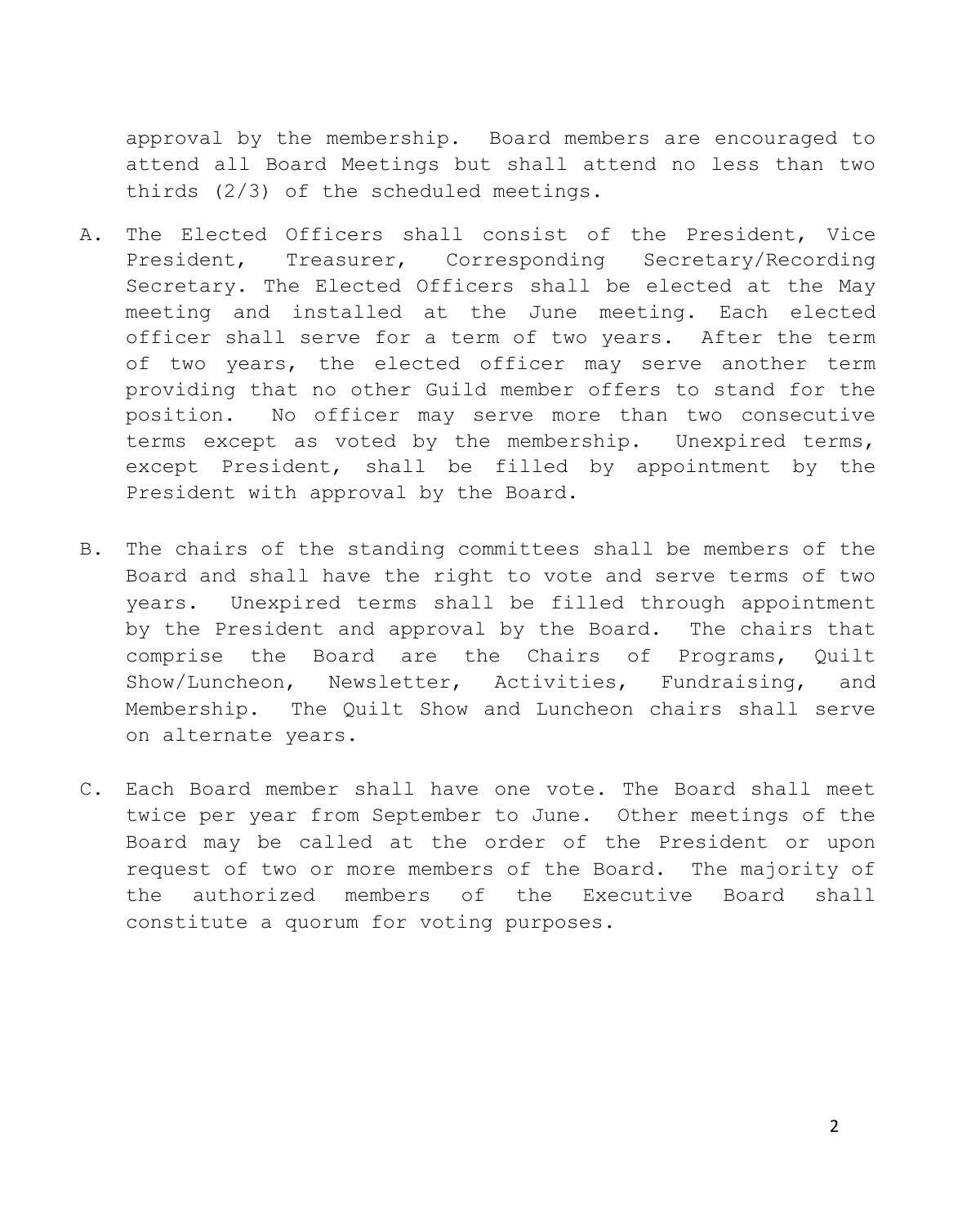# **Section II. Duties of the Officers**

- A. The President shall:
- 1. serve as official representative of the Guild;
- 2. preside at all membership and Executive Board meetings;
- 3. call special meetings in accordance with the provision of the Bylaws;
- 4. appoint all chairpersons with Board recommendations;
- 5. serve as ex officio member of all committees except the Nominating Committee;
- 6. be authorized to sign all checks in the absence of the Treasurer;
- 7. chair the budget committee;
- 8. establish any committees deemed necessary;
- 9. after approval of the Newsletter, notify the members when the Newsletter is available on the web and notify the Guild as to any other pertinent information.
- 10. The incoming president shall appoint all chairpersons with Board recommendations for his/her tenure.
- B. The Vice President shall:
- 1. preside at all meetings in the absence of the President;
- 2. serve as President if the current President is unable to complete his or her term;
- 3. assist the President as needed and directed;
- 4. chair the Audit Committee;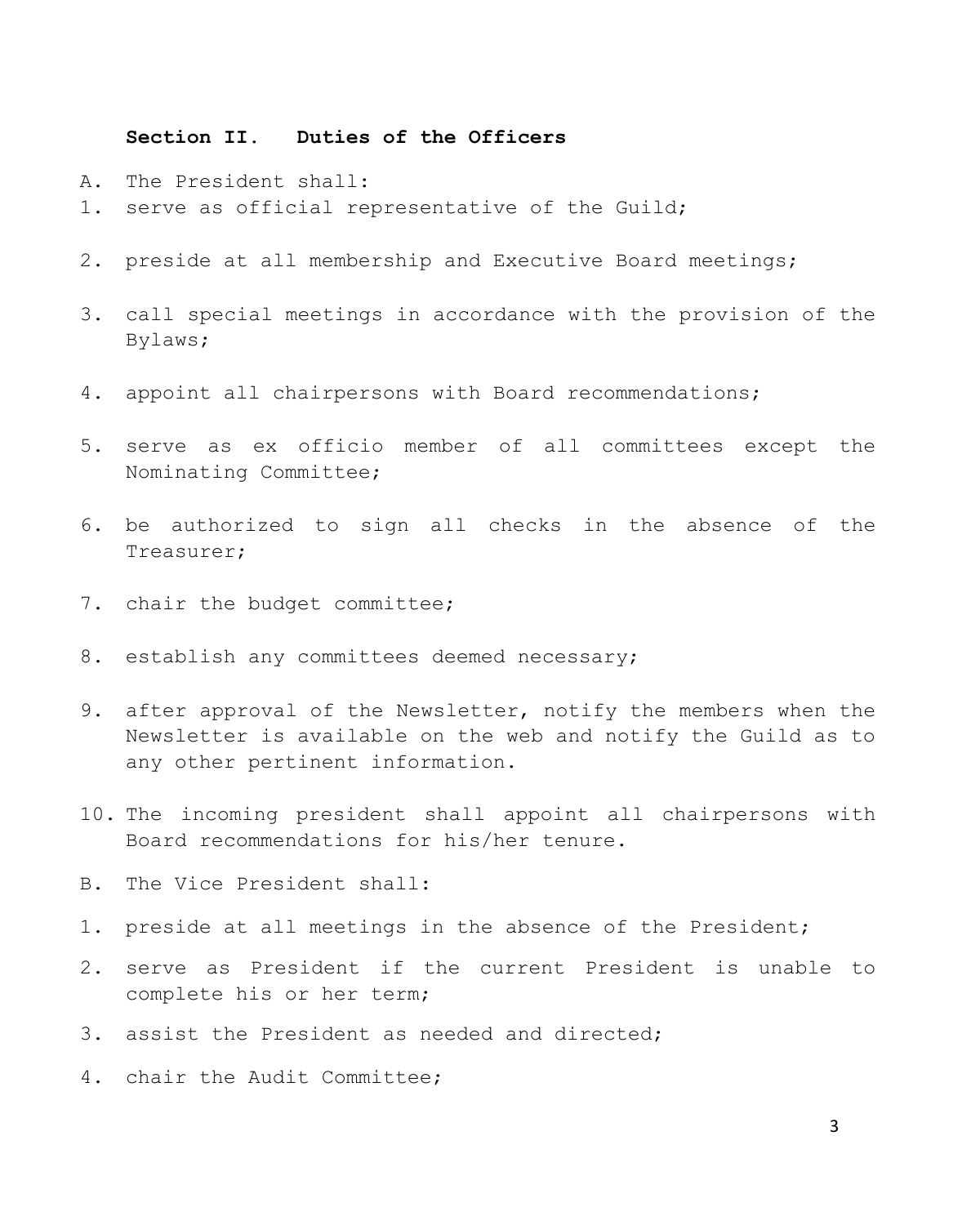- 5. serve on the budget committee;
- 6. act as historian by keeping the historical records of the Guild through photographs, news clippings, and other noteworthy publicity, such as;
- a. the Block of the Month name and picture of winner, if possible;
- b. a picture of the Guest Speaker with topic and date (month & year);
- c. a list of trips and workshops;
- d. ask members to assist with newspaper clippings from Northern Ocean and Monmouth County.
- 7. be authorized to sign all checks in the absence of the Treasurer or the President.
- C. The Treasurer shall;
- 1. act as custodian of the funds for all monies payable to the Guild and disbursed for the Guild;
- 2. maintain Guild accounts in a bank approved by the Board;
- 3. prepare a monthly financial report in duplicate for the president and treasurer's files;
- 4. prepare an annual financial statement consisting of a balance sheet and income statement by August 31;
- 5. collect and maintain records of all bills received during the year;
- 6. be authorized to sign checks drawn on the treasury of the Guild for disbursement or transfer of funds for expenditures except those non-budgeted expenditures over \$500.00 shall be approved by the Board;
- 7. prepare all records for the annual audit;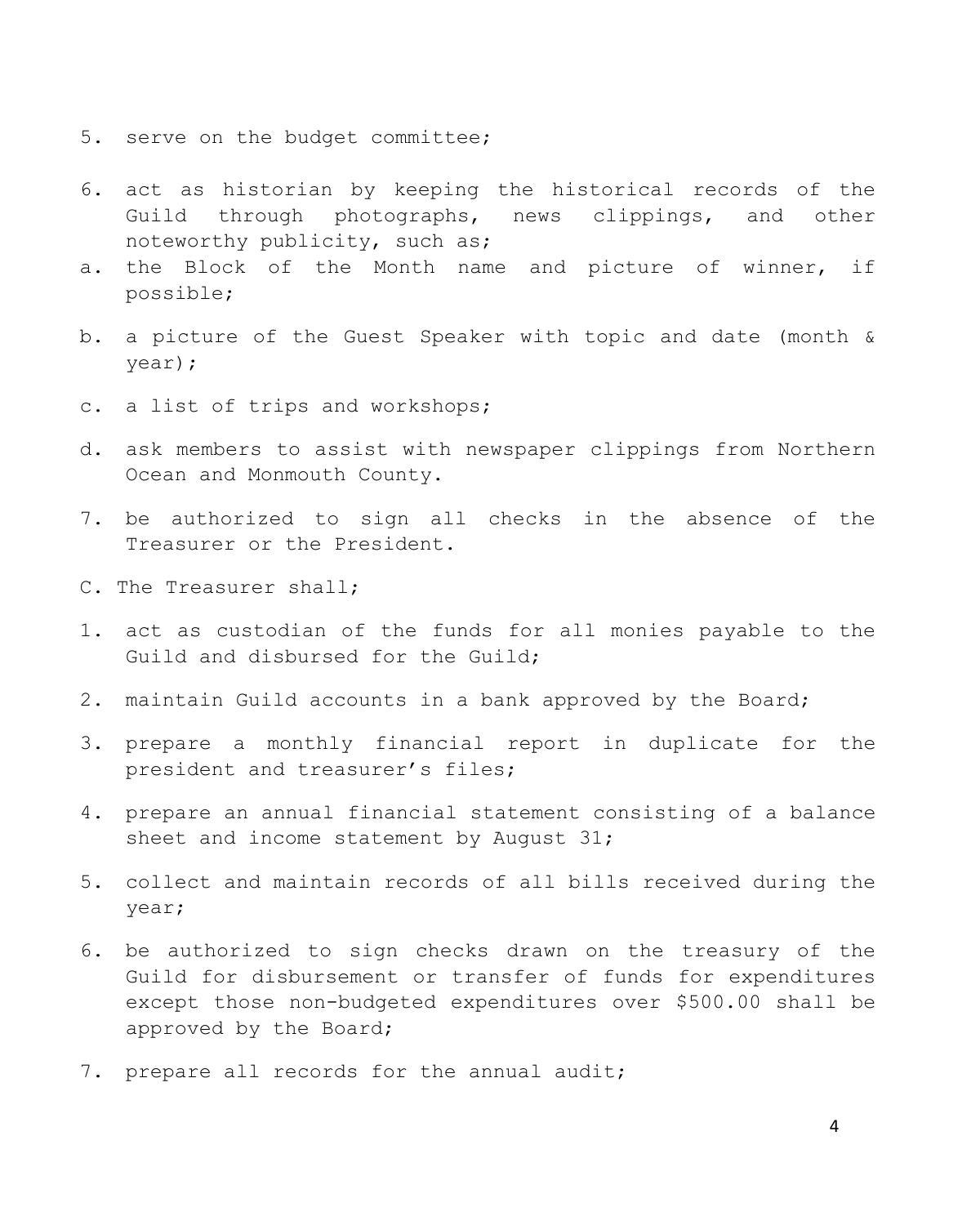- 8. retain financial records for a period of seven years;
- 9. participate with the President, Vice President, Quilt Show/Luncheon Chairperson, and Program Chairperson in the preparation of an itemized budget for the coming year to be voted on by the Board no later than August 31 for presentation to the membership at the September meeting and voted on at the September General Membership meeting;
- 10. follow the regulations of the IRS, State, and local authorities with respect to the operation of a nonprofit organization.
- D. Recording/Corresponding Secretary shall:
- 1. record minutes of all meetings of the Guild and the Executive Board;
- 2. be custodian of and maintain all official books, minutes, and correspondence of the Guild for a period of three years;
- 3. prepare and report the minutes of Guild meetings the following month in the online Newsletter after approval by the President;
- 4. have a copy of the Guild Bylaws available at all Guild and Board meetings.
- 5. be responsible for all correspondence of the Guild as approved by the president prior to sending to the addressee;
- 6. be responsible for publicity notices for Guild events that are not coordinated by the Quilt Show Committee or the Luncheon and gather information concerning classes or new exhibits held at quilt shops and open to the public and disseminate the information at Guild meetings and through the Newsletter;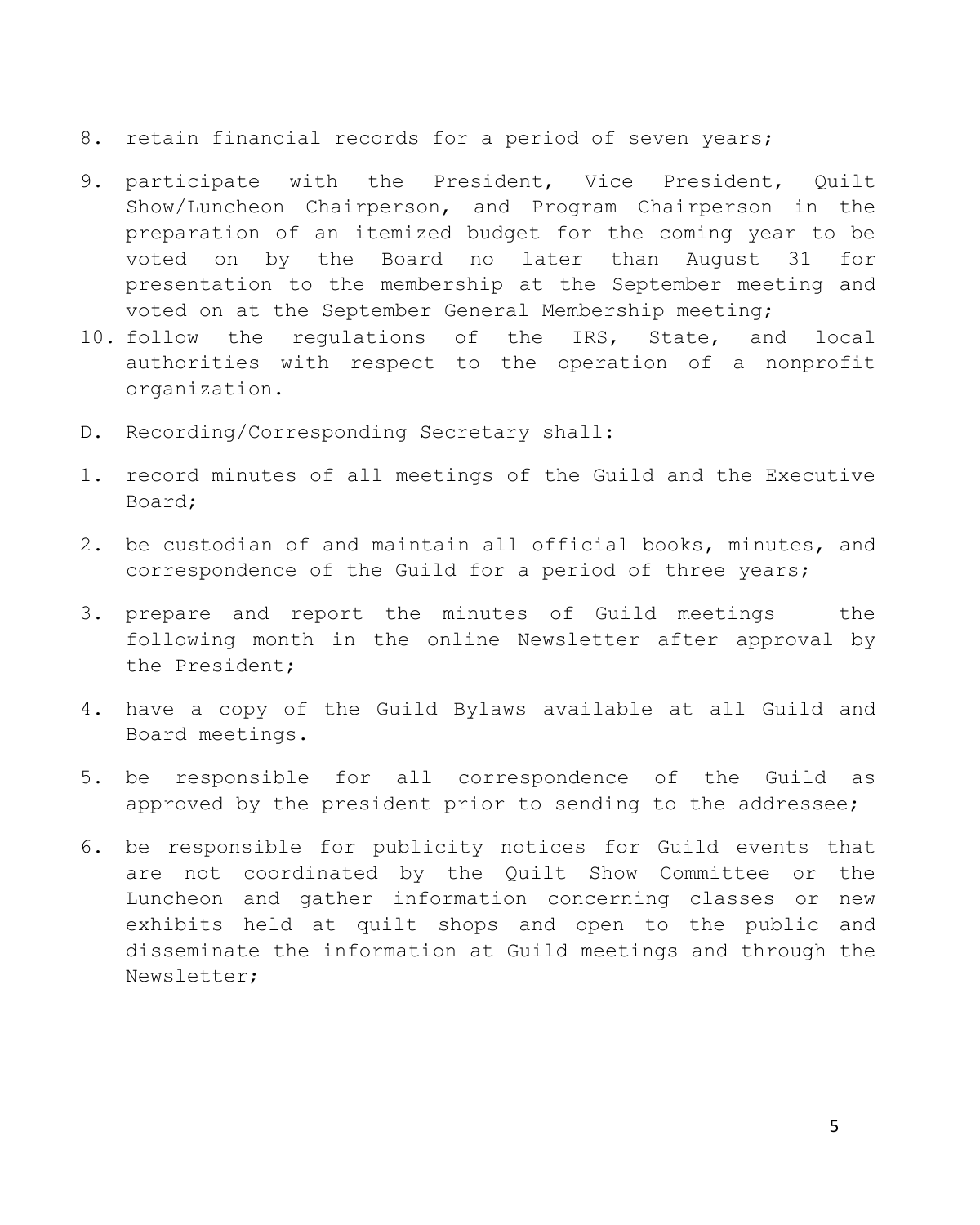## **Section 3. Impeachment**

 Elected officials may be impeached for any of, but not limited to the following:

- A. malfeasance in office;
- B. misuse of Guild monies or tax-exempt status;
- C. causing ill repute of the Guild in the quilting community;
- D. The Board shall form a committee to investigate allegations against an elected officer. The committee shall consist of two (2) Board members and three (3) members in good standing. The members in Good Standing shall be chosen by the general membership. Within thirty (30) days of the formation of the committee, they shall present a written report to the general membership. All investigation is to be done with civility and discretion.

## **Article III - Appointed Chairpersons and committees**

**Section 1. Committees may be established as needed.**  Chairpersons of the following committees shall select the members of their committees.

- A. Programs shall**:**
- 1. meet with the President for approval of the organizing of general meetings and workshops for the Guild and provide the President with a calendar of programs;
- 2. plan lectures and workshops for the Guild and establish and collect donations from Guild members;
- 3. coordinate with outside guilds to allow their members to attend Beachplum Guild meetings that feature speakers. A visiting guild member will donate the established donation of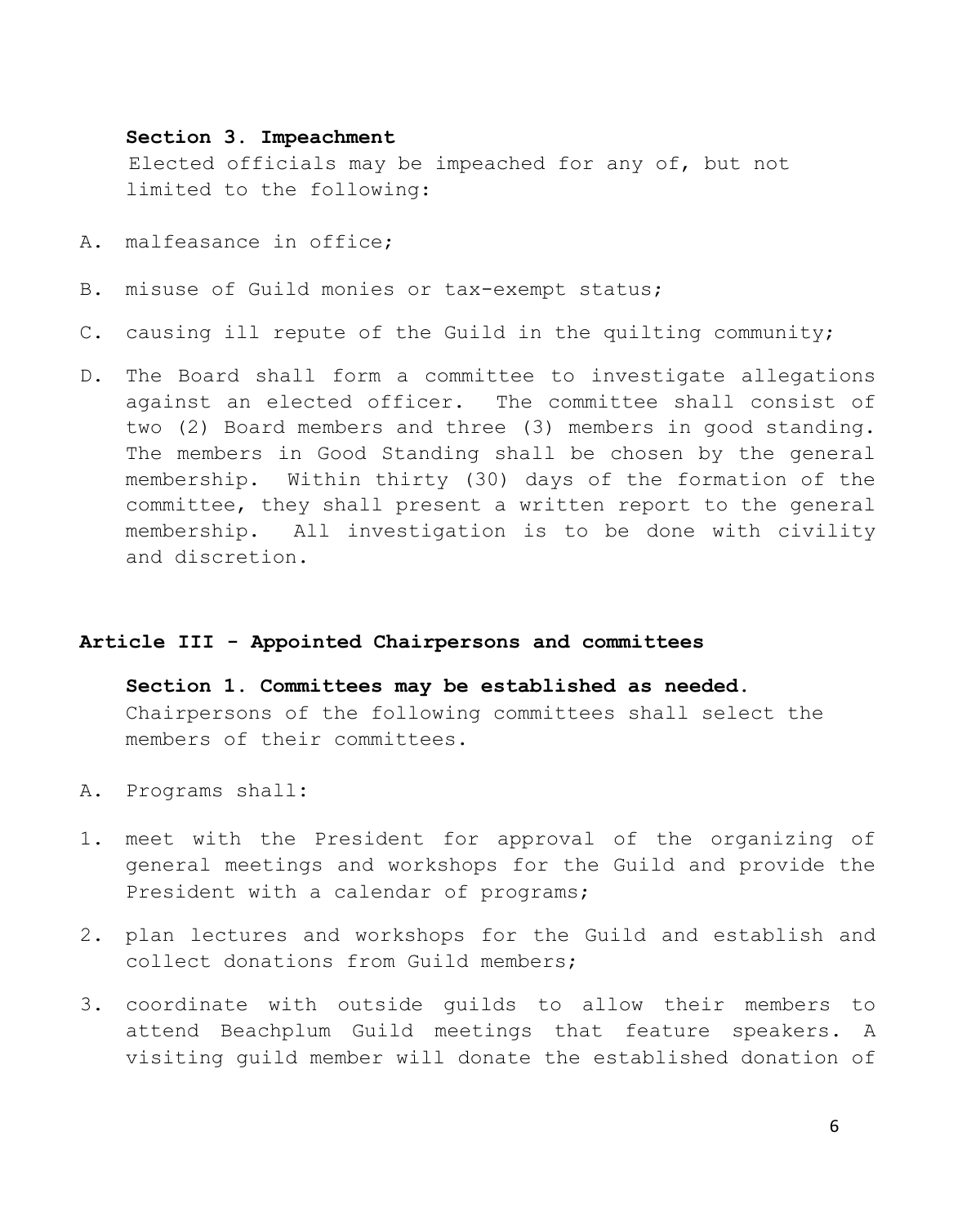Beachplum plus \$10.00 for a workshop and the donations for a speaker will be \$5.00.

- 4. Provide the lecture and workshop schedule to the President who shall publish it on the website.
- B. Newsletter Editor shall**:**
- 1. be responsible for compiling a monthly Newsletter for the months of September to June;
- 2. send a copy of the rough draft to the President as soon as possible for approval before uploading it on the website;
- 3. email the President that the Newsletter is on line who will then notify the members that the Newsletter is available online for viewing. C. Website Gatekeeper shall:
- C. Website Gatekeeper shall:
- 1. obtain the approval from the President for all information and photographs to be uploaded onto the Website;
- 2. select and teach an Assistant Gatekeeper all necessary procedures who shall;
- a. assume the duties of the Website Gatekeeper in his/her absence;
- b. assist the Website Gatekeeper as needed.
- 3. contact the website provider in the event of problems;
- 4. notify the Treasurer of all website fees for payment by December 1 and any other costs as they are accrued;
- D. Quilt Show Chairperson shall:
- 1. obtain approval from the membership as to the name and date of the quilt show;

7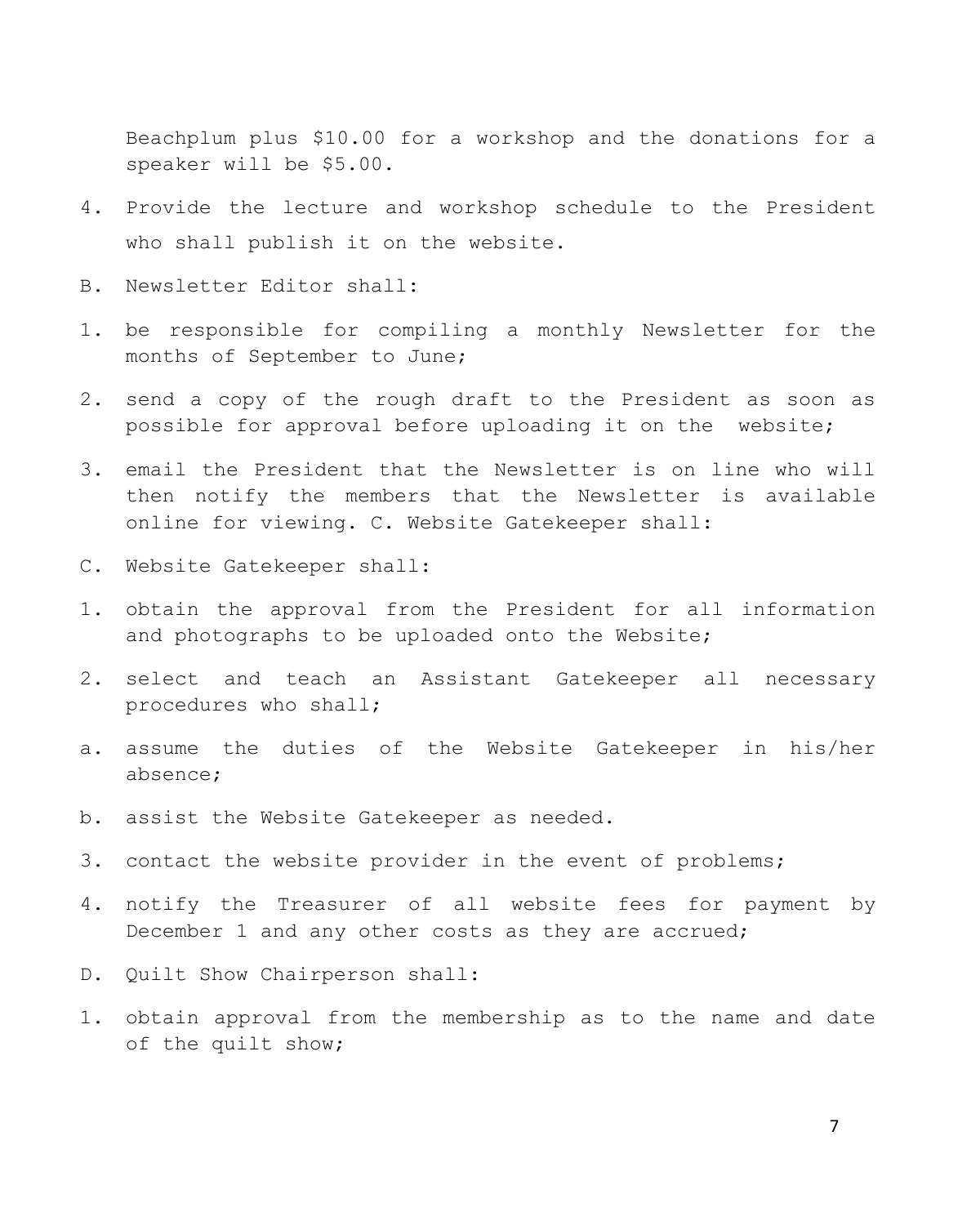- 2. oversee the planning and coordinating of the Guild quilt show;
- 3. appoint members of the committee to assist in the planning and production of the quilt show;
- 4. receive a line item budget from the Treasure to be used as guidance in expenditures for the quilt show;
- 5. after the quilt show, submit to the Executive Board a final report of all expenses, activities, and committees;
- 6. submit to the gatekeeper information about the show including but not limited the Quilt show's time and place, publicity, lists of vendors, business sponsors, and quilt categories for judging.
- E. Guild activities:
- 1. Block of the Month shall;
- a. distribute the patterns and background fabric for Block of the Month and collect a fee for the materials
- b. ensures that the completed projects by members are recorded and published on the website and passed on to the Historian.
- 2. Door Prizes shall:
- a. purchase door prizes to be prizes for members at the Guild meetings;
- b. oversee the drawing for a winner from the names of participants;
- c. consult with the treasurer to stay within the line item budget for the door prize expenditures;
- 3. Show and Tell shall coordinate the Show and Tell activities for Guild members to share completed projects.

8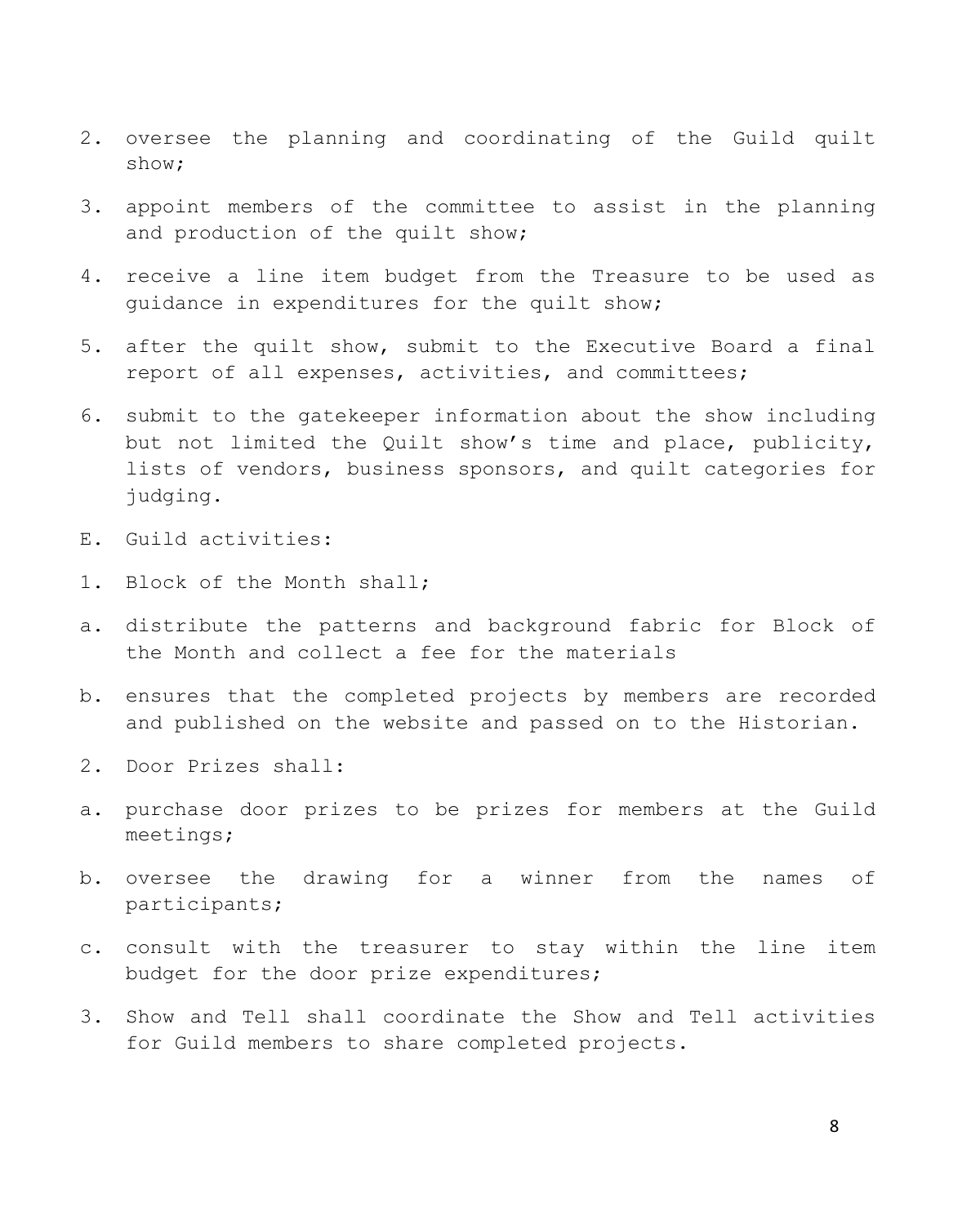- F. Fundraising Chair shall:
- 1. Be responsible for the raffle Quilt fundraising;
- 2. be responsible for fund raising projects other than the Quilt Show to benefit the Guild.
- G. Budget Committee shall:
- 1. consist of the President, Vice President, Treasurer, Quilt Show or Luncheon Chair, and Program Chair;
- 2. prepare a line item budget by August 15 for presentation to the Executive Board for approval no later than August 31;
- 3. present the approved Budget to the Members at the September General Membership meeting to be voted upon at the October General Membership meeting.
- H. Charity Quilt Committee will consist of a committee chair and at least one other member from the general membership and shall;
- 1. encourage the making of charity quilts;
- 2. inform the memberships of the recipients of the quilts at the General Membership meetings and in the Newsletter;
- 3. arrange "sew in" dates for members to work on quilts;
- 4. coordinate members to create kits to make charity projects;
- 5. provide patterns for the projects;

**Section II. Chairpersons of the following appointed positions shall be appointed by the President with Executive Board recommendations.**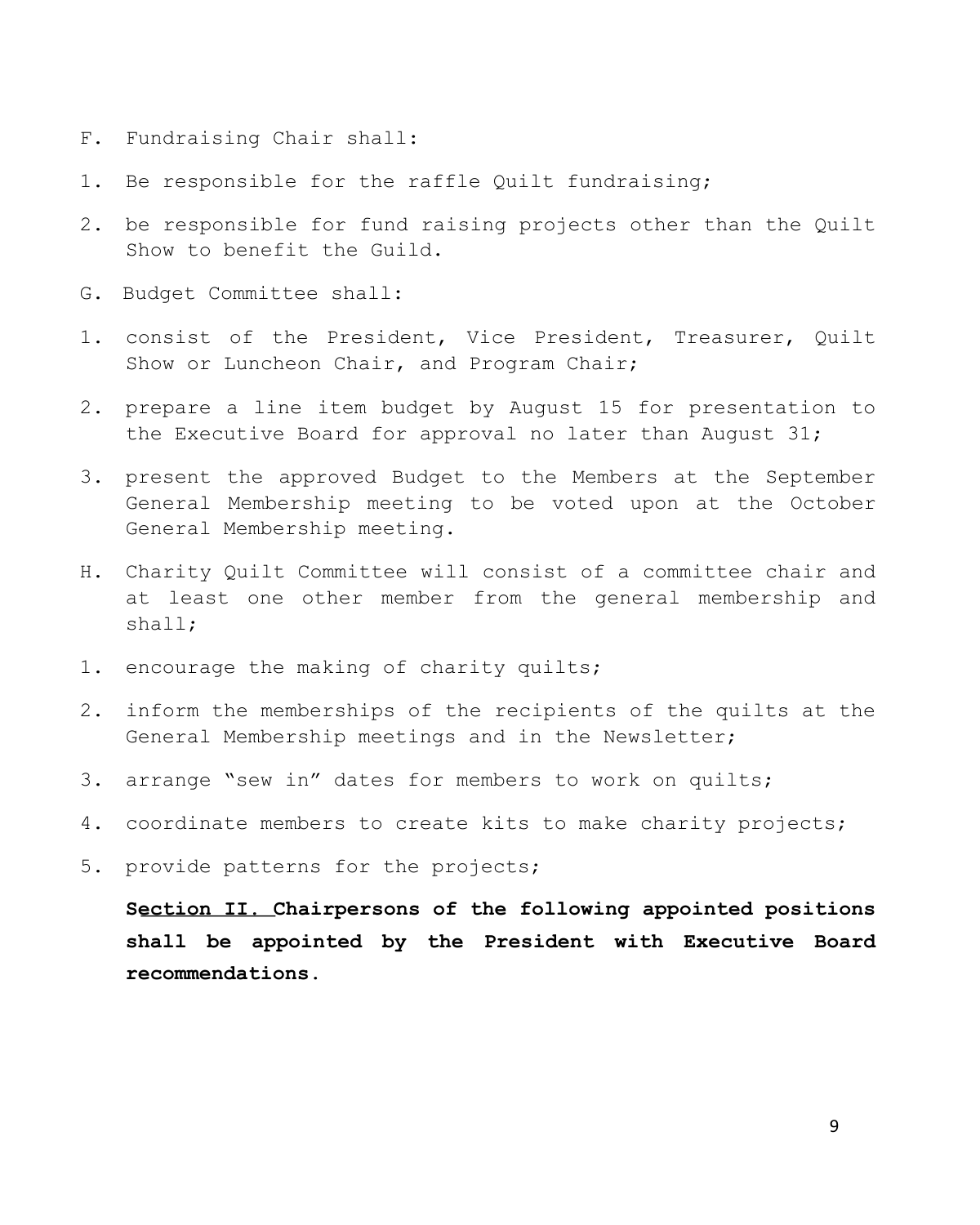- A. Membership shall:
- 1. accept members and maintain membership cards, mailing lists, and membership applications;
- 2. annually publish and distribute a directory of membership;
- 3. upon payment of dues, provide membership cards to the members.
- 4. notify the President and Newsletter Chair, in writing, the names, addresses, emails, telephone numbers, and picture preferences of all new members upon their joining the Guild.
- 5. notify the President by the October meeting of all non-paying members;
- B. Hospitality shall:
- 1. coordinate refreshments at all membership meetings;
- 2. assist other committees such as Activities or Programs in planning and hosting parties for the Guild meetings.
- C. Communications Committee shall:
- 1. establish a notification chain to inform members, who are not Internet users, of important and sensitive information. All requests to activate the telephone chain are filtered through the President.
- D. Audit Committee shall:
- 1. consist of the Vice President and two members appointed from the General Membership;
- 2. shall meet with the Treasurer, review financial records of the Guild and prepare a report for the Board;
- 3. shall present the report at the August or September Executive Board meetings;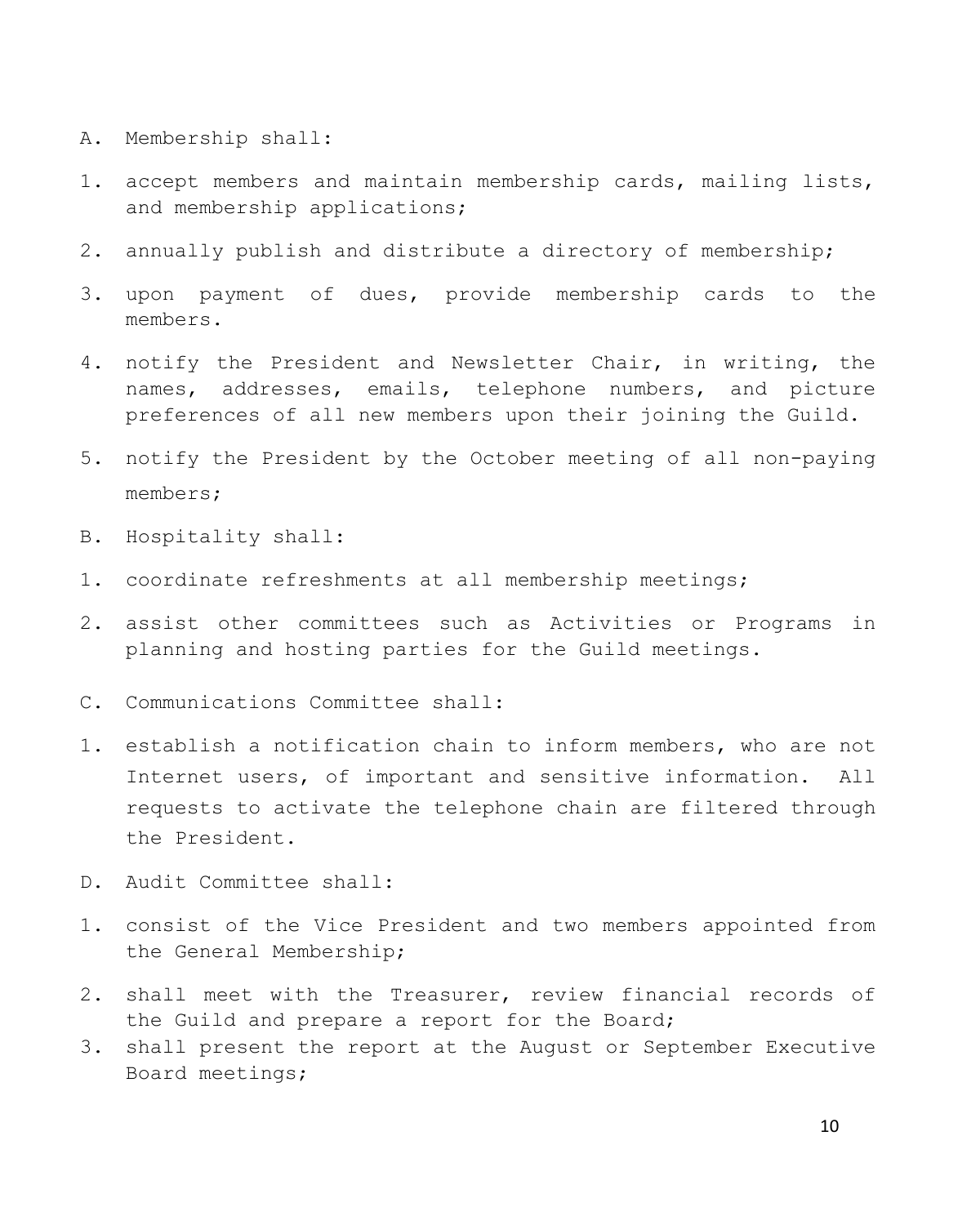4. shall upon Board approval present the report at the September or October meeting.

## **Section III Nominations, Elections and, Terms of Office**

- A. Nominating Committee shall:
- 1. consist of three (3) members selected from the General Membership at the January Meeting;
- 2. present their report at the Spring meeting of the Executive Board;
- 3. present a slate of officers and call for nominations from the floor at the May general meeting;
- 4. publish names of the nominated officers in the May Guild newsletter;
- B. Elections shall be:
- 1. voted by a show of hands unless the majority of the membership requests a secret ballot with election by a majority of the members present. Only members in good standing shall have the right to vote;
- 2. held at the general membership meeting in May;
- C. Vacancies in an office, except the President, shall be:
- 1. Filled for the unexpired term by an appointment of the Executive Board. A vacancy by the President shall be filled by the Vice President unless the Vice President is unwilling or unable to assume the role of President then the President shall be elected by the membership.
- D. Outgoing Officers and Chairpersons shall:
- 1. assist the incoming Officers and Chairpersons by the transfer of records and by providing a detailed written explanation to the newly elected/appointed person.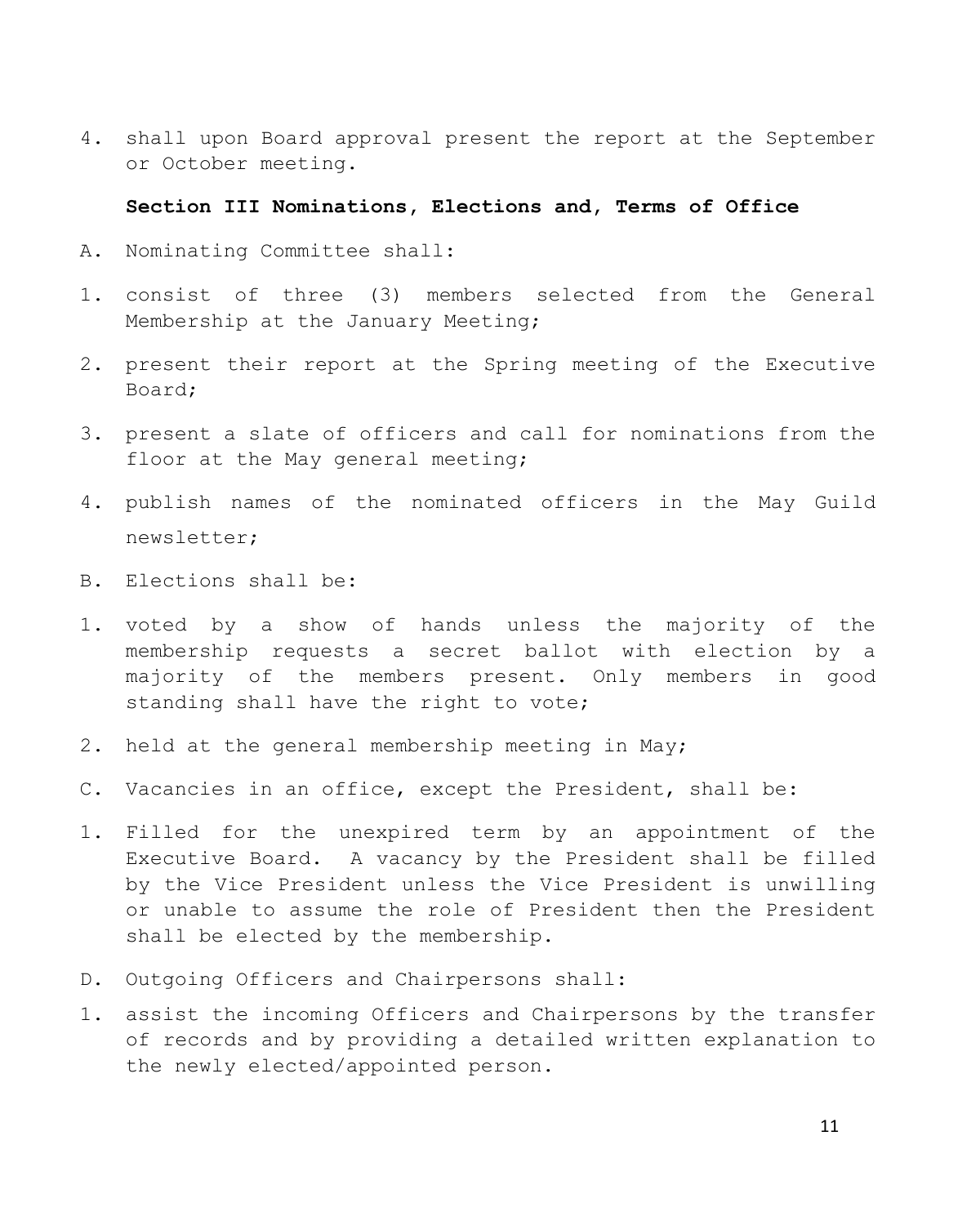- E. Amendments and Revisions to the Bylaws shall:
- 1. be presented to the membership via guild website or through printed copy to those without internet access at the next General Membership Meeting for review;
- 2. be discussed and voted upon by the Membership at the following General Membership Meeting;
- 3. be reviewed a minimum of every two years.

# **Article IV Membership**

- A. Membership in the Beachplum Guild of the Jersey Shore shall be open to all persons regardless of race, age or, gender, *etc.* interested in quilts and quilt making. In order to be considered a Member in Good Standing, membership dues must be paid no later than September of the membership year. New members who join after the in March or later will be charged half the annual dues. New members who join at the Quilt show may receive a special incentive for joining.
- B. All members are encouraged to be active participants in Guild activities, committees, and offices.
- C. The Guild is a non-profit organization and is committed to charitable works. Guild members are strongly encouraged to contribute quilts, time, and other items for charitable purposes.
- D. Members may have their membership cards mailed to them by providing a self addressed stamped envelope to the Membership Chairperson.
- E. Members may be reimbursed for *bona fide* Guild expenses by providing a completed Expense Form and receipts to the Treasurer. There will be no reimbursements without the proper documentation.